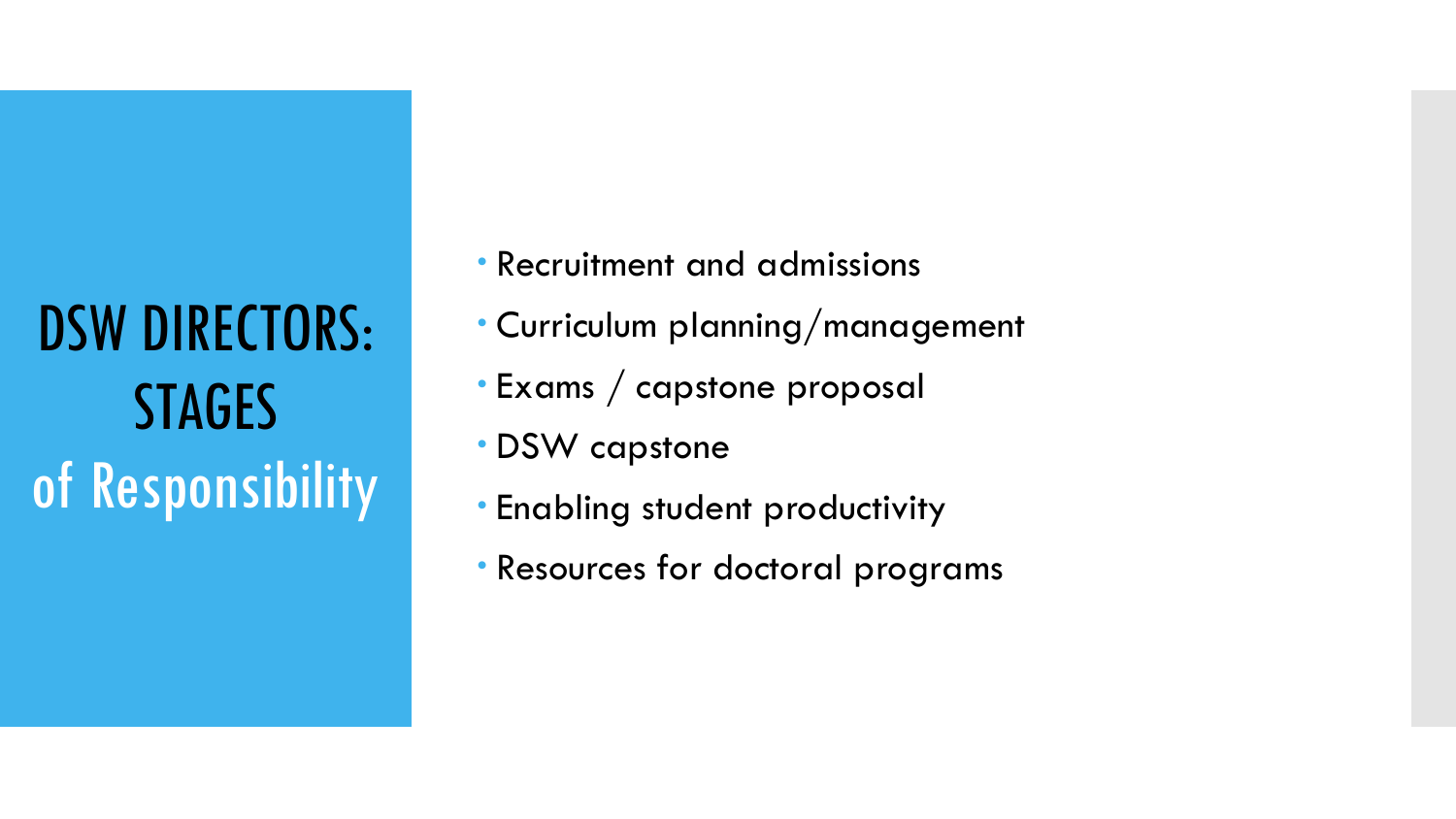# RECRUITMENT

- Most programs advertise and recruit; intentionality is key
- Competition for quality students is intense; Capacity may exceed qualified applicant supply
- Recruitment is most critical at smaller, newer programs and those not at destination campuses
- Recruitment is more difficult in less populous areas or those with high density of social work programs

#### Develop a recruitment strategy!

- WHO do you want to reach?
	- Recruit internationally, nationally and locally?
	- Practitioners and current students?
	- Social work and related disciplines?
- HOW will you reach them ?
- What is recruitment budget?
- Who is responsible for recruitment at your school?
- What methods: email, social media, print? Info sessions? Webinars? Conferences?
- How to reach prospects of color and those from underrepresented groups?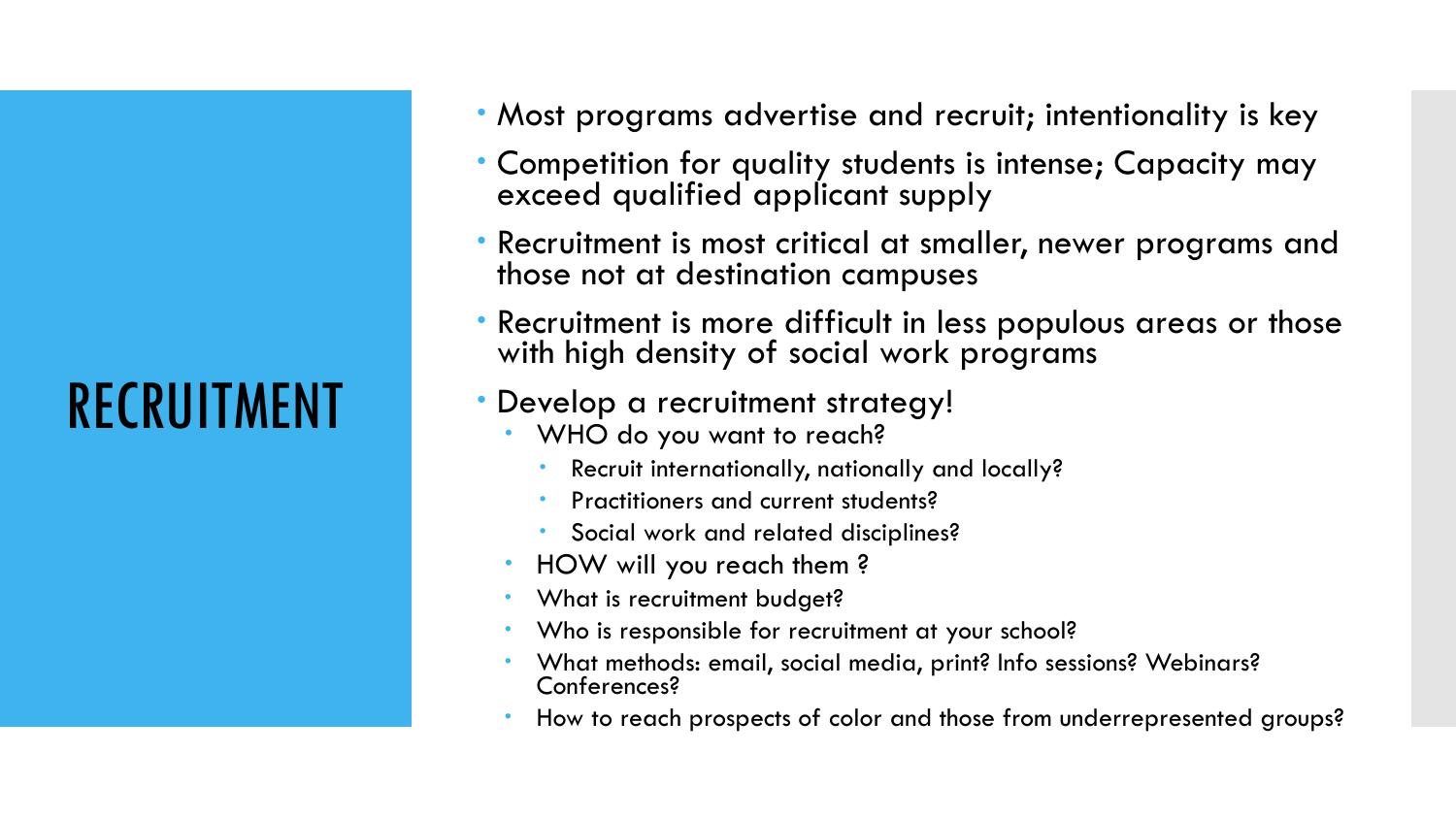# ADMISSIONS

- Adopt a clear review process for selecting class
- Determine financial aid offers (if applicable)
- Send acceptance, rejection, wait list letters.
- Faculty, current students contact accepted students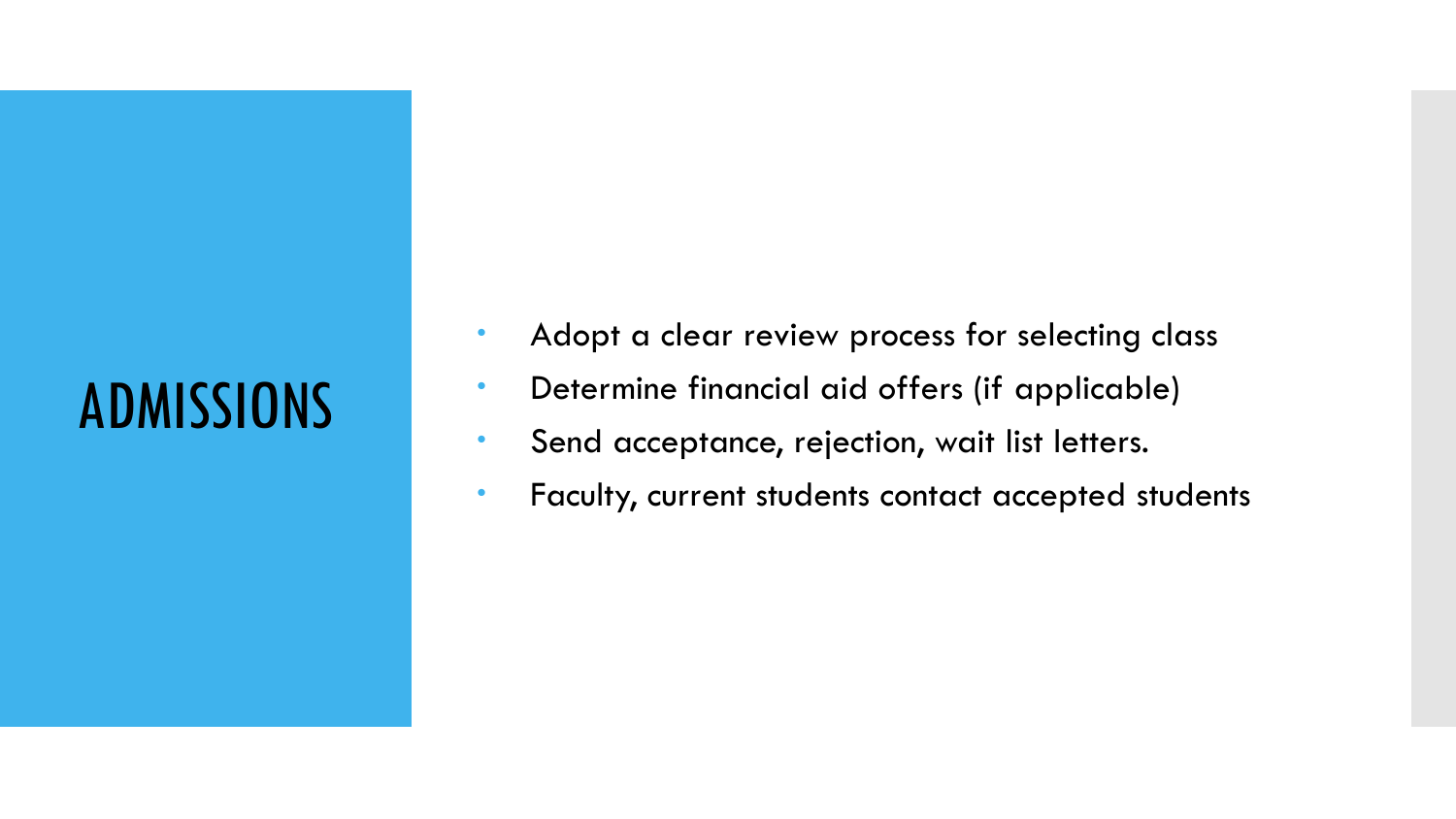**CURRICULUM** PLANNING

- **Schedule ahead**
- **Maximize** faculty involvement, particularly where content builds
- **Faculty recruitment**
- Cooperate & communicate with other program directors
- Advertise courses to other departments & vice versa
- Use program committee to review & revise curriculum
- Adhere to larger university requirements
- **Review DSW Accreditation Standards** 
	- [https://www.cswe.org/Accreditation/Information/Feedback-](https://www.cswe.org/Accreditation/Information/Feedback-for-Practice-Doctorate-Program) for-Practice-Doctorate-Program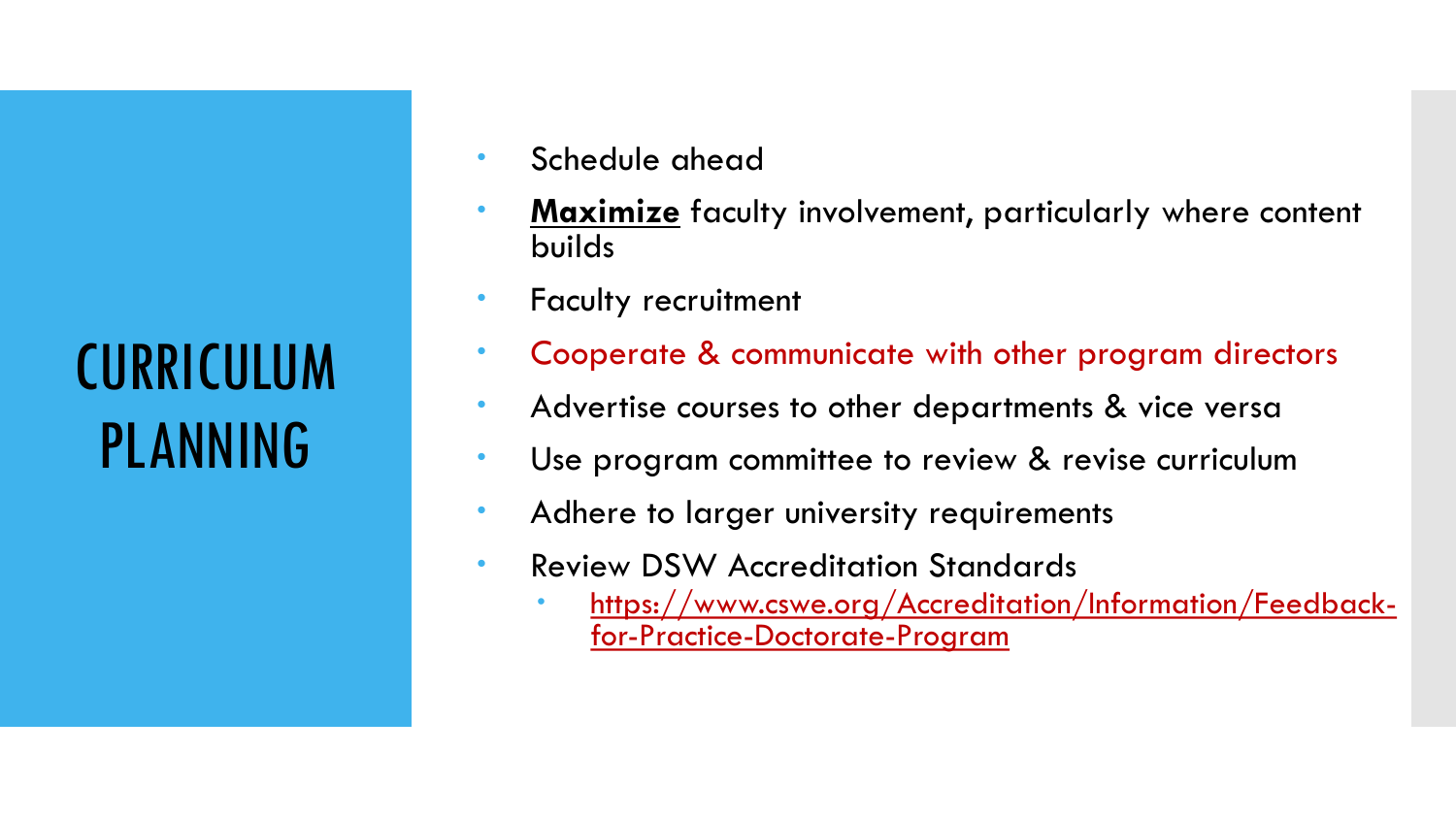EXAMS / CAPSTONE PROPOSAL

- Students and faculty should understand purpose(s) of exam / capstone proposal / how students advance to candidacy
- Programs should critically review goals, structure, and process regularly
- Be sure to know requirements
	- of Graduate School; of your school/dept.
	- required internal forms, Graduate School forms and deadlines, etc.
	- **•** Relationship to candidacy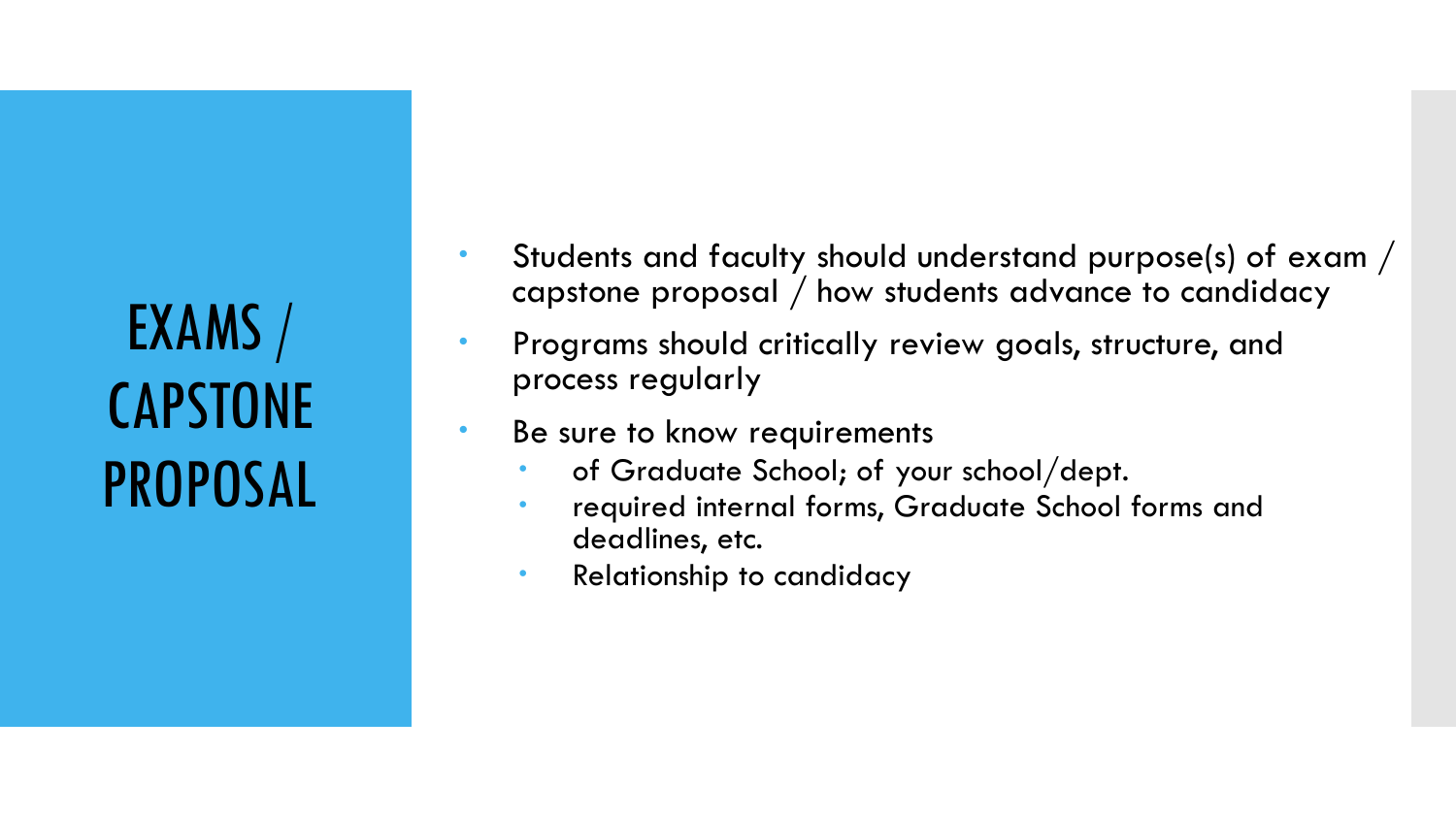DSW **CAPSTONE** PROCESS\*

#### **Capstones\***

- Variation in form
	- Capstones, dissertations
- Variation in oversight
- Variation in pace & structure
- Variation in dissemination means & ends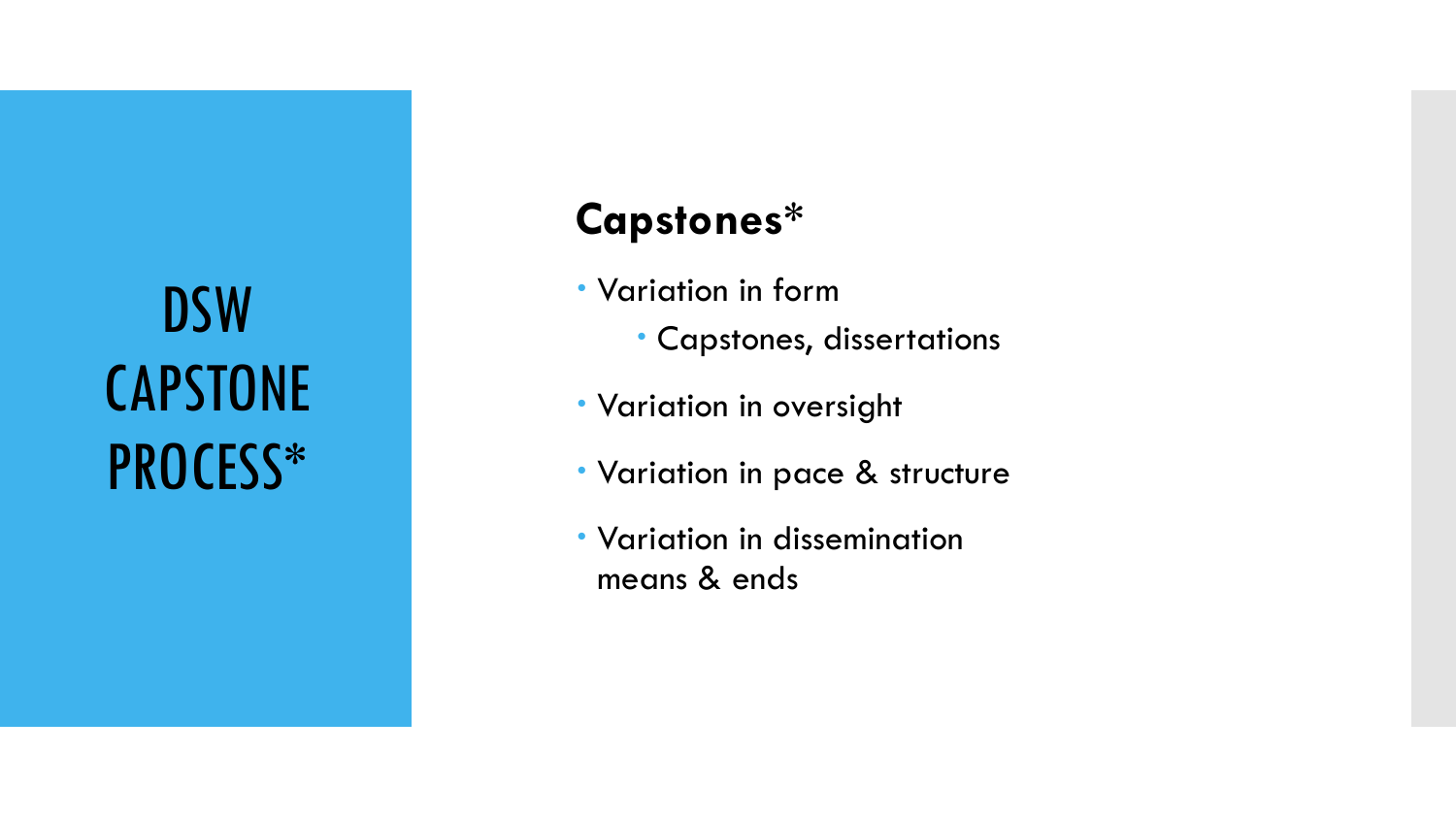ENABLING STUDENT **PRODUCTIVITY** 

- Involve new students in program as early and as much as possible
	- Orientation
		- Encourage relationship building
	- DSW/PhD Mixer
	- Weekly "updates"
	- Drop in sessions
	- Special projects . . . particularly relevant in new programs
- Aid students in increasing "visibility" of their work
	- Effective use of social media and creating a professional collaboration network
	- Encourage conference proposals and publications, as well as white papers, reports, etc.
	- Help link with experts in their areas
	- Dissemination of research and practice materials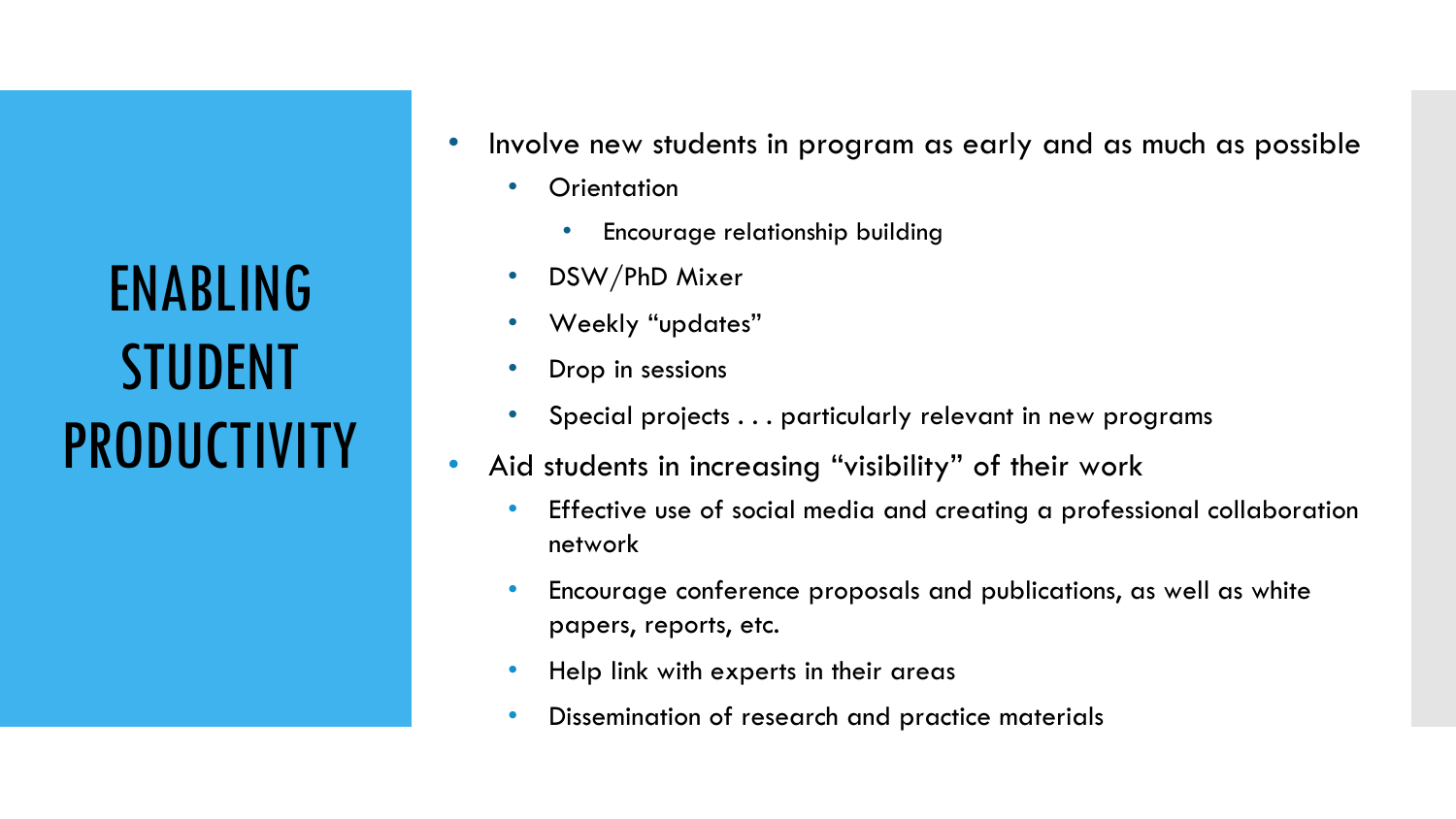PROGRAM DIRECTOR **COMPENSATION** 

- Most common:
	- Course release
	- **Summer salary**
	- Administrative support
	- **Salary supplement**
- Others:
	- **Research assistance**
	- Research funding
	- Upgraded space